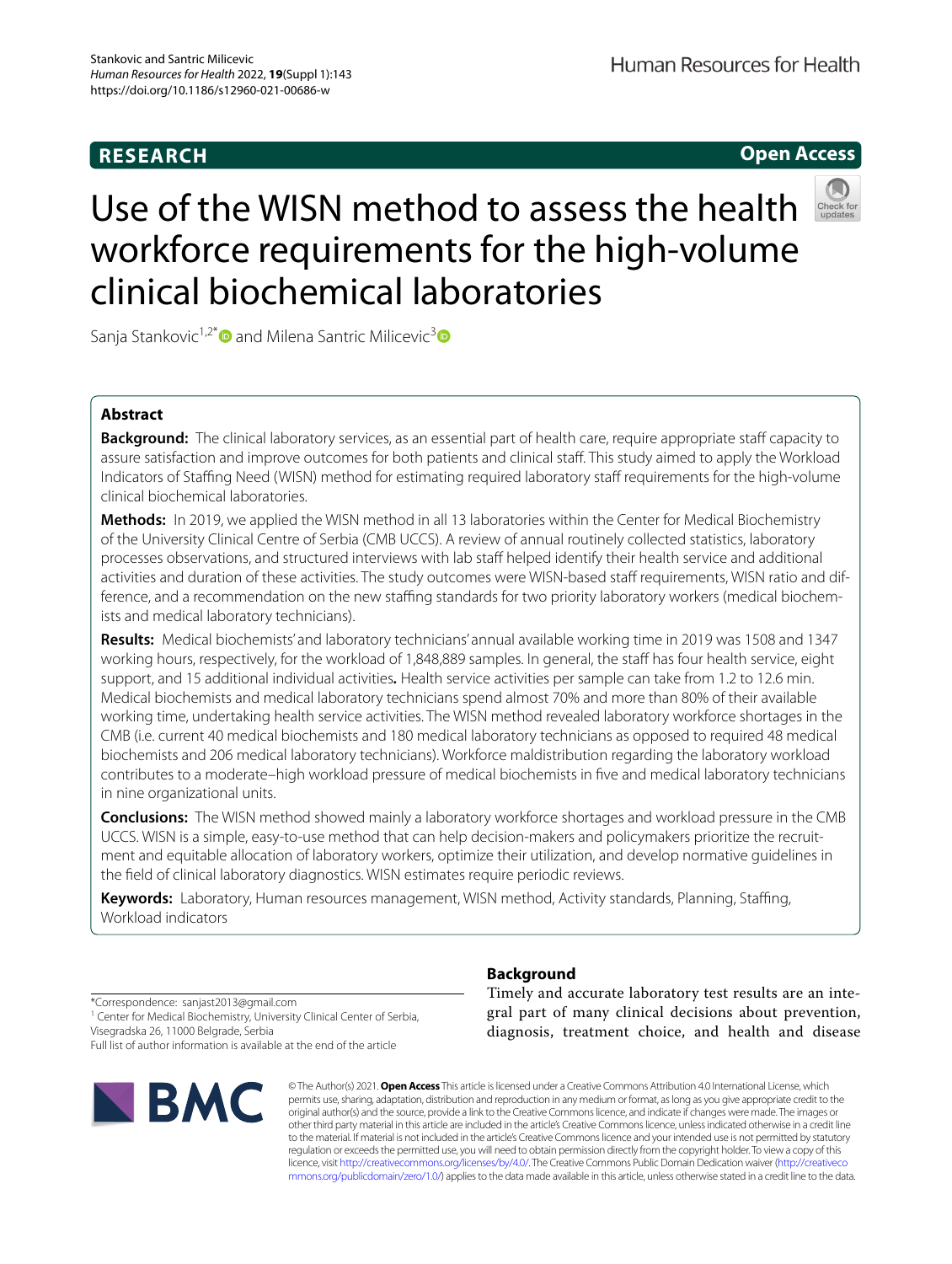management [\[1](#page-8-0)]. Medical laboratory professionals are one of the broad categories of the health workforce [[2\]](#page-8-1). Medical laboratories have been afflicted with shortages and skill-mix adequacy of laboratory professionals for many decades [[3\]](#page-8-2). Still, their capacity and equitable distribution have been a rare focus of the research for many decades despite the workplace's technology progress [\[4](#page-8-3), [5](#page-8-4)] before the COVID-19 pandemic, during which rapid and accurate testing of large number of samples is necessary. For the second year in a row with the COVID-19 pandemic, laboratory managers as transformational leaders are trying to meet the growing demand for services within limited laboratory budgets, mainly by improving productivity and clinical excellence (e.g., shortening turnaround times, using advanced technologies, maintaining service quality and safety, and customer satisfaction) [\[6](#page-8-5)].

Laboratory managers have long struggled with stafing formula due to the complex nature of laboratory activities [[7\]](#page-8-6). In many countries, they traditionally rely on simple methods for determining the staf number and composition using the density rate (i.e. the ratio of staf to population method). In Serbia, the laboratory stafng is based on the current regulations of the Republic of Serbia  $[8, 9]$  $[8, 9]$  $[8, 9]$  $[8, 9]$ , which determine the norm for the number of necessary health workers in laboratory diagnostics on the scope of work of 120,000 tests per year (that is, one medical biochemist and six medical laboratory technicians per 120,000 tests per year). The use of uniform staffing standards regardless of the type of laboratory work can create real problems in providing some laboratory services, as laboratories vary widely in many respects, including the level of healthcare in which they are integrated, their size, complexity of operations, working hours, laboratory staf qualifcations, and activities.

From the late 1990s, the World Health Organization (WHO) provided the Workload Indicator of Stafing Need (WISN) method to be used for estimating the number of staffing needs based on the actual workload and forecasting the human resources required for different clinical settings in numerous countries  $[10]$  $[10]$ . The implementation of WHO/WISN method has been mainly explored for nurses, midwifes and physicians [[11–](#page-8-10)[13](#page-8-11)], while only a few studies have targeted laboratory staff  $[14–17]$  $[14–17]$  $[14–17]$  $[14–17]$ . Research on the application of the WISN method in high-volume medical laboratories could be a valuable contribution to the scarce literature on medical laboratory workers. This study aims to assess the staff requirements according to the workload in high-volume clinical biochemical laboratories, which will provide evidence to improve their equitable distribution and management at the institutional level.

## **Methods**

We have applied the WISN methods in the Center for Medical Biochemistry of the University Clinical Centre of Serbia (CMB UCCS) in 2019. CMB UCCS is the leading reference institution in Serbia in laboratory diagnostics (clinical chemistry, immunochemistry, immunology, haematology/haemostasis, electrophoresis, chromatography, non-standard fuid analysis, on-site testing, blood gas analysis, etc.). The study population consists of 220 health laboratory workers full-time equivalents (FTEs), including medical biochemists and medical laboratory technicians employed in all 13 CMB UCCS laboratories, who were functionally organized to provide services in 13 separate UCCS clinics (Additional file [1](#page-8-14)).

The study followed the steps of the WHO/WISN Manual  $[10]$  $[10]$  to calculate staff requirements and assess the workload pressure of the laboratory workers in the CMB facility. Data sources were semi-structured interviews with key personnel of all categories of staff, observation of the work processes (Additional fle [2\)](#page-8-15), laboratory records and regulations containing job descriptions and the standard operating procedures.

Furthermore, we applied the WISN fndings to assess the CMB UCCS staffing required to perform 120,000 tests, performance measure defned by national bylaws  $[8, 9]$  $[8, 9]$  $[8, 9]$  $[8, 9]$ . In addition, we calculated the staff rate per 100,000 patient-population considering 887,888 patients covered by CMB services in 2019.

The study data were collected in a mixed-method approach. An overview of CMB UCCS annual personnel records provided information on laboratory staf number and FTE workers, age and sex structure, and professional category. An assessment of staff payments official records, taken directly from the institutional department of fnancial administration helped calculate of Available Working Time (AWT). By reviewing the regulatory framework (legislation, job descriptions, standard operating procedures, reporting schemes, etc.), we procured the information necessary to understand the functions and activities of the laboratory, standards of laboratory practice, and operating procedures. We have observed the laboratory processes' phases 20 times in 5 days. During the observation study, we have measured the time necessary to perform every health services activity of the biochemist and medical laboratory technicians. To reduce variability of measurement duration, the average time of 100 observations for each activity performed by laboratory staff was taken as the unit time for each health service activity. A review of daily laboratory records and periodic and annual reports helped us capture the nature of the work of the 13 laboratories, including the daily scope and type of testing performed by workforce category. We interviewed key personnel of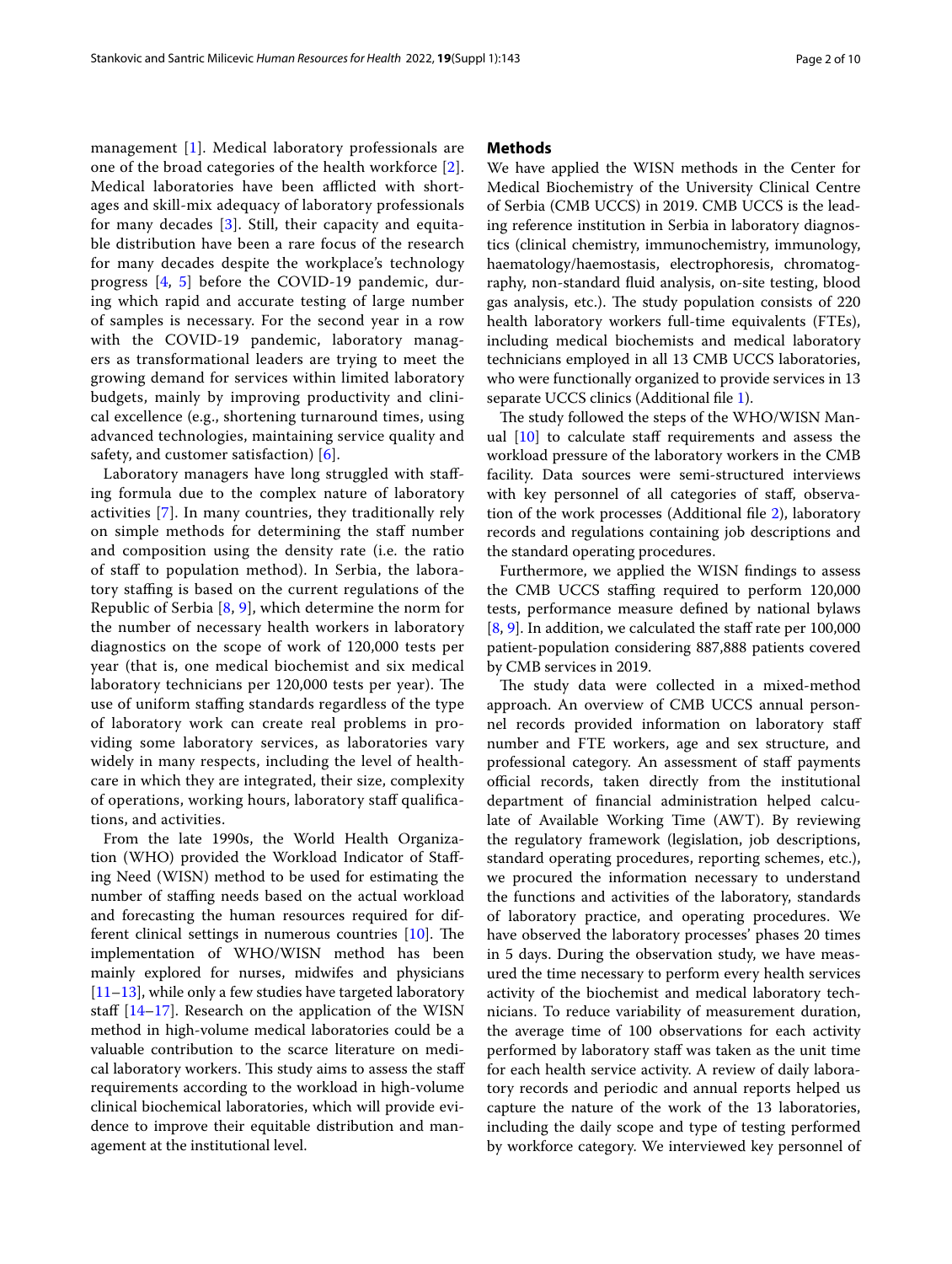all categories of staf about all activities per sample from pre-analytic to post-analytic phase (presented in fowcharts in Additional fle [3](#page-8-16)) that we previously observed in a time–motion study and record analysis. Next, we have presented our fndings to the interviewing staf, to be able to jointly set the respective activity standard.

The laboratory managers and staff decided to present workload as samples (i.e. patients' specimens). The number of samples is routinely collected in laboratory records and laboratory information system (LIS) and registered in regular statistics consisting of official quarterly, semiannual, and annual statistical reports of the laboratory. The annual records for the 3-year reporting period, i.e. from 2017 to 2019, showed that the annual workload was similar during that period, and it changed  $\pm$  0.06%.

Using regular statistics for 2019, we also calculated the percentage of diferent samples with regard to total sample size for each of the 13 laboratories in order to see the laboratory workload structure per sample type (i.e. serum samples used for clinical chemistry/immunochemistry test determination, plasma samples for coagulation tests, plasma samples for erythrocyte sedimentation rate, whole blood for complete blood count with diferential, urine samples, feces, semen, and cerebrospinal fluid). The time needed for active engagement of a medical laboratory technician in analytical phase of every sample type was measured 20 times in 5 days (i.e. 100 observations for each activity was performed). Finally, we calculated the average time for analysis of all samples in each laboratory.

The study was approved by the Ethical Board of Clinical Centre of Serbia (Permission No: 692/10 from May 17, 2018). The informed consent of interviewed personnel was recorded on the condition of strict respect for privacy and confdentiality.

# **Results**

CMB UCCS is the frst clinical laboratory in Serbia to introduce a quality management system according to the requirements of ISO 9001 in 2000, ISO 17025 in 2006, ISO 15189 in 2008 (fex scope of accreditation from 2013), and since 2016, the Accreditation Agency of Health Institutions of Serbia has accredited the CMB UCCS. It is the teaching base for university students and specialists in medical/clinical biochemistry. CMB UCCS is a partner in the Republic Expert Commission for Medical and Clinical Biochemistry activities and research projects.

# **The priority cadres for WISN analysis, available working time, and workload components**

The study population is 220 FTE health laboratory workers, including 40 FTE medical biochemists and 180 FTE medical laboratory technicians. Laboratory workers are mostly females (88.9% of medical biochemists and 81.8% medical laboratory technicians). The median age of medical biochemists and laboratory technicians is 50 years. Medical biochemists have various universitylevel degrees (bachelor's degrees in pharmacy, master's degrees in medical biochemistry, Ph.D. in medical biochemistry, specialization in medical biochemistry, and subspecialization in clinical enzymology, clinical endocrinology, immunochemistry). Medical laboratory technicians (and technologists) have secondary or college medical education.

In 2019, the AWT for a medical biochemist of CMB UCCS was 225 days, that is calculated as the diference from the total of 308 working days (365 days in a year including lieu days and excluding free weekends) and 83 days-off (including an average of 36 days of annual leave, 5 days for sick leave, 5 days for maternity leave and 37 days for other reasons, such as holidays, days-of after duty, etc.). Using the same formula, the AWT for medical laboratory technicians was 201 days (266 working days and 65 days off (including an average of 35 days of annual leave, 13 days for sick leave, 8 days for maternity leave, and 9 days for other reasons). Line managers verify all grounds for leaves (e.g., free days, holidays, training sessions, etc.). Managers reported that medical laboratory technicians take more maternity leaves than medical biochemists because there are of reproductive age and have smaller children who are often ill and use sick leave for that reason. In case of absence, other stafs work instead of laboratory technicians (this is not "work on-call").

In CMB UCCS, a laboratory worker has 36 working hours per week  $[8]$ . The number of working hours a day was 6.7 h, after excluding half an hour for a break, as per bylaw  $[9]$  $[9]$ . Therefore, in 2019, the estimated AWT was 1508 h (90,480 min) for a medical biochemist and 1347 h (80,820 min) for a medical laboratory technician in CMB UCCS.

For all 13 separate CMB UCCS laboratories, medical biochemist' workload components include health service activities (grouped in the post-analytic phase), four support categorical activities, and eight additional individual activities. Similarly, medical laboratory technicians have three health service activities (grouped in the pre-analytic, analytic, and post-analytic phase), four additional categorical activities, and seven additional individual activities.

Health service activities for medical biochemists comprise the following activities in the post-analytical phase (verification laboratory results and release of the laboratory test report per sample). Health service activities for medical laboratory technicians comprise the following activities on the sample in the preanalytical phase (sample reception and registration,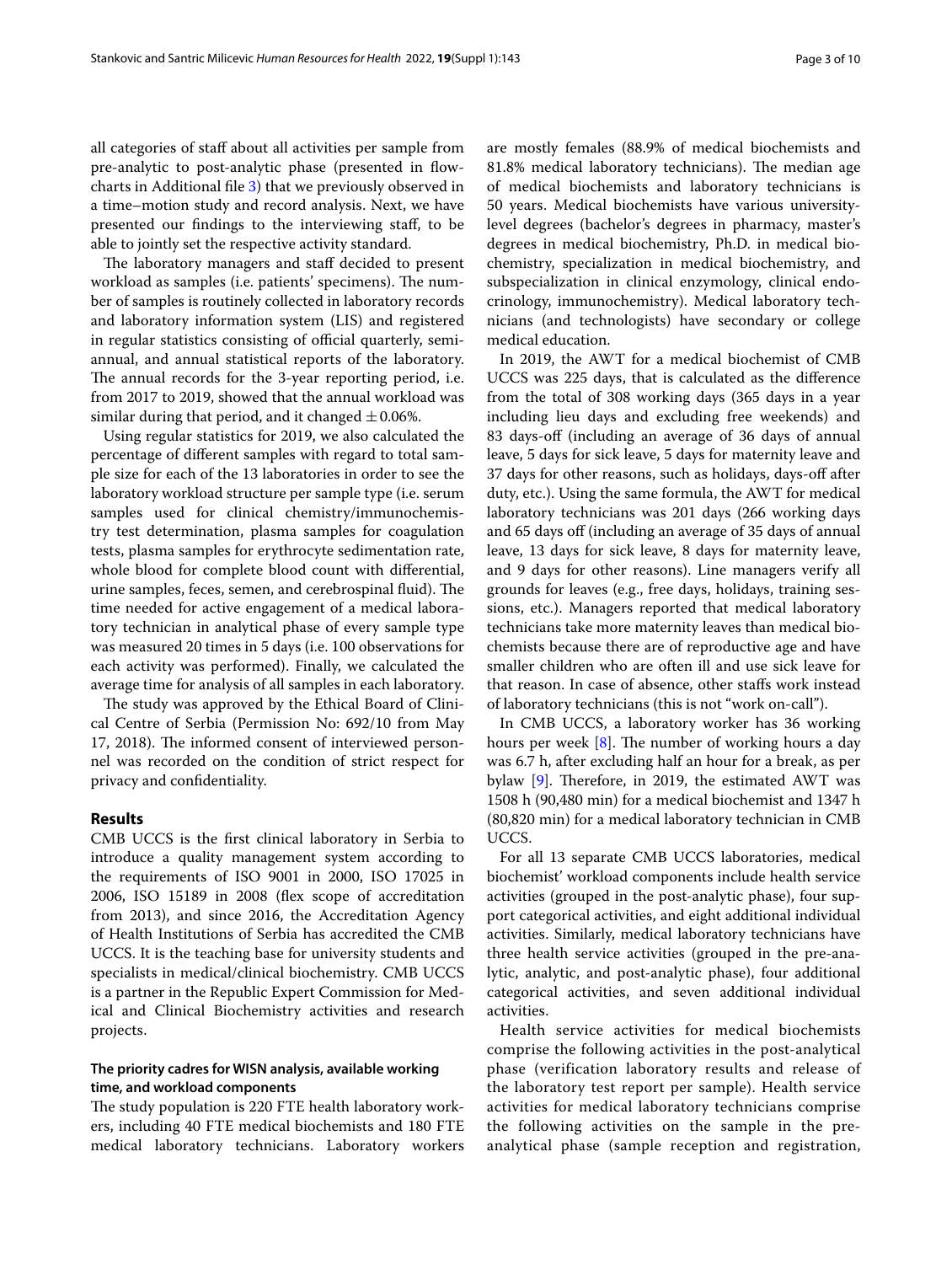sampling, labelling, triage, putting it on centrifuge/ removing from centrifuge, de-capping), in the analytical phase (putting the sample on pre-analytical system or putting it on analyser) and in the post-analytical phase (entering test results into the laboratory protocol and laboratory report (in laboratories without LIS), removing the sample from core analyser, putting it on storage racks, archiving storage racks in refrigerators, packing sample tubes in yellow clinical waste bags for waste disposal, and putting bags in large yellow clinical waste bin for waste disposal outside the laboratories.

Support categorical activities for medical biochemists and medical laboratory technicians and actual working time are shown in Additional file [4:](#page-8-17) Tables S1A and S1B), respectively.

Additional file [4](#page-8-17): Tables S2A and S2B present the additional individual activities for medical biochemists and medical laboratory technicians, respectively, and the number and the time duration of each activity.

# **Annual workload, activity standards, standard annual workload and allowance factors**

In 2019, CMB UCCS provided services for 887,888 patients and performed about 12,289,890 tests for 1,848,889 samples (Table [1](#page-4-0)A, B). Medical biochemists and laboratory technicians spend almost 80% and 70% of their AWT, respectively, in performing health service laboratory activities per sample, and for the remaining time carry out additional category and individual activities (Table [1](#page-4-0)A, B).

Activity standards for health service activities per sample ranged 1.2–2.0 min for medical biochemists (Table [1](#page-4-0)A) and 6.3–12.6 min for medical laboratory technicians (Table [1](#page-4-0)B). The standard annual workload for medical biochemist's health service activities has ranged from 3289 samples to 589,968 samples. The standard annual workload for health service activities of medical laboratory technicians has varied among labs in the range from 774 samples to 68,734 samples.

Support categorical activities for medical biochemists and medical laboratory technicians take 16.26% and 26.87% of AWT, respectively. To perform additional individual activities, medical biochemists spend 651.2–5466.0 h per year, while medical laboratory technicians spend 592.2–4508.4 h per year, depending on the laboratory (Table [1A](#page-4-0), B).

For medical biochemists, the CAF was 1.19 in all laboratories, while the minimum IAF was 0.43 and the maximum was 3.62 (Table [1A](#page-4-0)). For medical laboratory technicians, the CAF was 1.37 and IAF ranged from 0.44 to 3.35 (Table [1B](#page-4-0)).

## **The stafng requirements, workload pressure, and stafng norms**

In 2019, fve CMB UCCS laboratories had a shortage of 20.0% of total FTE medical biochemists (i.e. 8 FTE medical biochemists or 12,064 work hours in a year) and a moderate–high workload pressure (Table [2\)](#page-5-0). Nine CMB UCCS laboratories have a shortage of 14.4% of total FTE medical laboratory technicians (i.e. 26 FTE medical laboratory technicians or 35,022 work hours per year), and two have high and seven moderate workload pressure. On the other hand, one laboratory has a surplus of medical laboratory technicians.

Using WISN estimates, for the 2019 workload, the CMB UCCS requires 0.5 medical biochemist and 2 medical laboratory technicians to perform 120,000 laboratory tests, or 6 medical biochemists and 23 medical laboratory technicians per 100,000 patient-population.

# **Discussion**

This study, for the first time in our country, using WISN method in the ISO-accredited high-volume clinical laboratories of a tertiary care University Clinical Centre of Serbia, has estimated the optimal number of medical biochemists and medical laboratory technicians for the actual workload. The WISN difference indicates a shortage of 20% of FTE medical biochemists and 14% of FTE medical laboratory technicians and remarkably variable workload pressure (inequities in its distribution). Inequitable distribution of medical laboratory technicians is more serious than of medical biochemists across all 13 observed laboratories, as nine laboratories are in defcit of laboratory technicians while fve laboratories have a deficit of medical biochemists. This shortage is equally pronounced in Serbian public health laboratories as well [[18\]](#page-9-0), and in other countries, which have analysed the staffing needs of laboratory technicians  $[14–17]$  $[14–17]$ .

In the last decade, we are witnessing an explosion of new technologies and solutions in laboratories. However, largely outdated staffing norms leave the issue of inequitable distribution of laboratory workers largely unresolved. As the leader in laboratory diagnostics in Serbia, the CMB UCCS wanted to draw attention to the Ministry of Health Republic of Serbia to revise largely outdated stafng norms and develop an evidence-based staffing norm (staffing standard) using the WHO/WISN methods. In the absence of evidence-based guidelines, the standard operating procedures (SOPs) of laboratory processes are driven in part by regulations, by primary, secondary, and tertiary health care laboratory services, and by the priorities of the healthcare institutions. A person in charge of laboratory services in the UCCS has to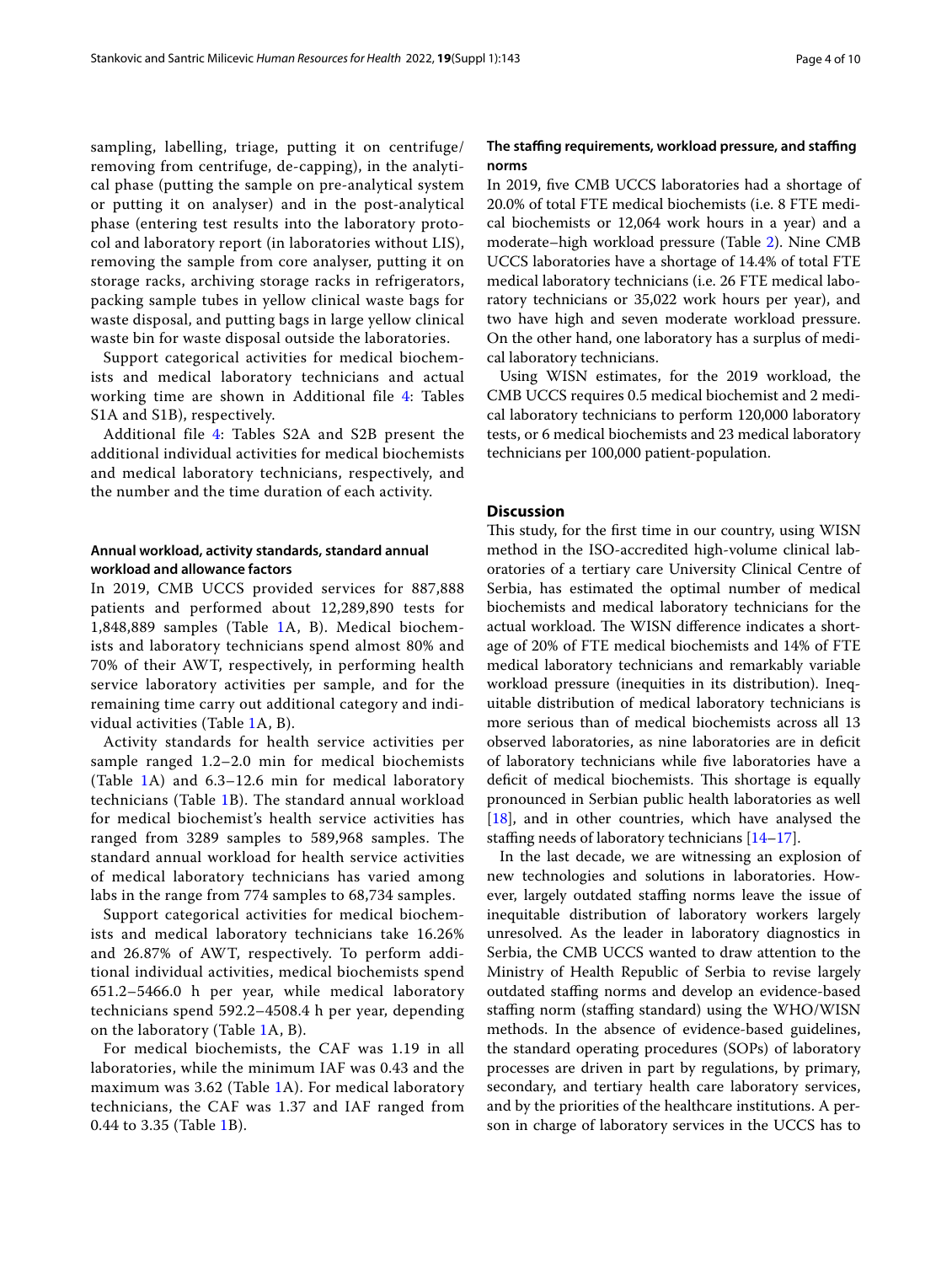| <b>CMB UCCS</b>       | Annual                 | <b>Activity standards</b>                                   |                                                          |                                                                            | <b>Total required Category</b>                             |                  | Individual                       | <b>Total required</b>                                  |
|-----------------------|------------------------|-------------------------------------------------------------|----------------------------------------------------------|----------------------------------------------------------------------------|------------------------------------------------------------|------------------|----------------------------------|--------------------------------------------------------|
| laboratories workload | (number of<br>samples) | Health<br>service<br>activities,<br>(minutes per<br>sample) | Category<br>additional<br>activities<br>(CAS) (%<br>AWT) | <b>Individual</b><br>additional<br>activities<br>(IAS) (hours<br>per year) | staff for<br>health service factor (CAF)<br>activities (A) | allowance<br>(B) | allowance<br>factor (IAF)<br>(C) | number of staff<br>based on WISN<br>$(A \times B + C)$ |
| $\overline{A}$        |                        |                                                             |                                                          |                                                                            |                                                            |                  |                                  |                                                        |
| Total                 | 1,848,889              |                                                             |                                                          |                                                                            |                                                            |                  |                                  |                                                        |
| 1PD                   | 387,277                | 1.2                                                         | 16.26                                                    | 5305.2                                                                     | 5.14                                                       | 1.19             | 3.52                             | 9.64                                                   |
| 2ED                   | 707,961                | 1.2                                                         | 16.26                                                    | 5466.0                                                                     | 9.39                                                       | 1.19             | 3.62                             | 14.79                                                  |
| 3INF                  | 79,217                 | $1.2\,$                                                     | 16.26                                                    | 764.2                                                                      | 1.05                                                       | 1.19             | 0.51                             | 1.76                                                   |
| 4GO                   | 82,188                 | 1.2                                                         | 16.26                                                    | 651.7                                                                      | 1.09                                                       | 1.19             | 0.43                             | 1.73                                                   |
| 5CS                   | 157,207                | 1.2                                                         | 16.26                                                    | 764.2                                                                      | 2.08                                                       | 1.19             | 0.51                             | 2.99                                                   |
| 6NS                   | 71,263                 | 2.0                                                         | 16.26                                                    | 651.7                                                                      | 1.58                                                       | 1.19             | 0.43                             | 2.31                                                   |
| $7\mathsf{E}$         | 126,141                | 1.2                                                         | 16.26                                                    | 651.7                                                                      | 1.67                                                       | 1.19             | 0.43                             | 2.42                                                   |
| 8H                    | 38,963                 | 1.2                                                         | 16.26                                                    | 764.2                                                                      | 0.52                                                       | 1.19             | 0.51                             | 1.13                                                   |
| 9U                    | 25,450                 | $1.2\,$                                                     | 16.26                                                    | 651.7                                                                      | 0.34                                                       | 1.19             | 0.43                             | 0.83                                                   |
| 10DS                  | 91,145                 | 2.0                                                         | 16.26                                                    | 651.7                                                                      | 2.01                                                       | 1.19             | 0.43                             | 2.82                                                   |
| 11N                   | 38,350                 | 2.0                                                         | 16.26                                                    | 764.2                                                                      | 0.85                                                       | 1.19             | 0.51                             | 1.52                                                   |
| 120                   | 37,150                 | 1.2                                                         | 16.26                                                    | 651.7                                                                      | 0.49                                                       | 1.19             | 0.43                             | 1.01                                                   |
| 13P                   | 6577                   | 2.0                                                         | 16.26                                                    | 651.7                                                                      | 0.15                                                       | 1.19             | 0.43                             | 0.61                                                   |
| B                     |                        |                                                             |                                                          |                                                                            |                                                            |                  |                                  |                                                        |
| Total                 | 1,848,889              |                                                             |                                                          |                                                                            |                                                            |                  |                                  |                                                        |
| 1PD                   | 387,277                | 8.0                                                         | 26.87                                                    | 4508.4                                                                     | 24.14                                                      | 1.37             | 3.35                             | 36.42                                                  |
| 2ED                   | 707,961                | 10.3                                                        | 26.87                                                    | 1560.1                                                                     | 46.07                                                      | 1.37             | 1.16                             | 64.28                                                  |
| 3INF                  | 79,217                 | 8.8                                                         | 26.87                                                    | 694.7                                                                      | 7.65                                                       | 1.37             | 0.52                             | 11.00                                                  |
| 4GO                   | 82,188                 | 9.2                                                         | 26.87                                                    | 592.2                                                                      | 8.79                                                       | 1.37             | 0.44                             | 12.48                                                  |
| 5CS                   | 157,207                | 6.3                                                         | 26.87                                                    | 593.2                                                                      | 12.25                                                      | 1.37             | 0.44                             | 17.22                                                  |
| 6NS                   | 71,263                 | 8.9                                                         | 26.87                                                    | 592.2                                                                      | 7.85                                                       | 1.37             | 0.44                             | 11.19                                                  |
| 7E                    | 126,141                | 6.6                                                         | 26.87                                                    | 593.2                                                                      | 10.30                                                      | 1.37             | 0.44                             | 14.55                                                  |
| 8H                    | 38,963                 | 8.1                                                         | 26.87                                                    | 592.2                                                                      | 3.90                                                       | 1.37             | 0.44                             | 5.78                                                   |
| 9U                    | 25,450                 | 11.6                                                        | 26.87                                                    | 593.2                                                                      | 3.65                                                       | 1.37             | 0.44                             | 5.44                                                   |
| 10DS                  | 91,145                 | 12.6                                                        | 26.87                                                    | 593.2                                                                      | 9.55                                                       | 1.37             | 0.44                             | 13.52                                                  |
| 11N                   | 38,350                 | 8.9                                                         | 26.87                                                    | 592.2                                                                      | 4.22                                                       | 1.37             | 0.44                             | 6.22                                                   |
| 120                   | 37,150                 | 6.8                                                         | 26.87                                                    | 592.2                                                                      | 3.13                                                       | 1.37             | 0.44                             | 4.73                                                   |
| 13P                   | 6577                   | 8.5                                                         | 26.87                                                    | 592.2                                                                      | 0.69                                                       | 1.37             | 0.44                             | 1.39                                                   |

<span id="page-4-0"></span>**Table 1** Annual workload, activity standards and total required number of medical biochemists (A)/medical laboratory technicians (B( based on WISN for 13 laboratories, Center for Medical Biochemistry University Clinical Center of Serbia, 2019

Division of Polyclinic Laboratory Diagnostics (1PD), Division of Emergency Laboratory Diagnostics (2ED), and Division of Clinical Laboratory Diagnostics in Department in the Clinic for Infectious and Tropical Diseases (3INF), Department in the Clinic for Gynecology and Obstetrics (4GO), Department in the Clinic for Cardiac Surgery (5CS), Department in the Clinic for Neurosurgery (6NS), Department in the Clinic for Endocrinology, Diabetes and Metabolic Diseases (7E), Department in the Clinic for Hematology (8H), Department in the Clinic for Urology (9U), Department in the Clinic for Digestive Surgery (10DS), Department in the Clinic for Neurology (11N), Department in the Clinic for Orthopedics and Traumatology (12O), Department in the Clinic for Burns, Plastic and Reconstructive Surgery (13P)

identify which laboratory staff categories in which laboratories have the highest workload pressure and correct the misbalances. For that purpose, we have developed the project prospects, including the application of the WISN methods that has helped in identifying the activities of our laboratory staff and to streamline them. This was possible through direct identifcation of times spent on activities, and creation of a list of activity standards, which supported a systematic structuring of working schedules of the laboratory staf.

Due to advanced analytical technologies in medical laboratories, compared to the period of only 10 years ago [[19](#page-9-1), [20](#page-9-2)], the job description and laboratory workload, the structure of the services they provide, and the role of medical biochemists has changed a lot in Serbia as well. Today, a biochemist is more involved in post-analytical phase,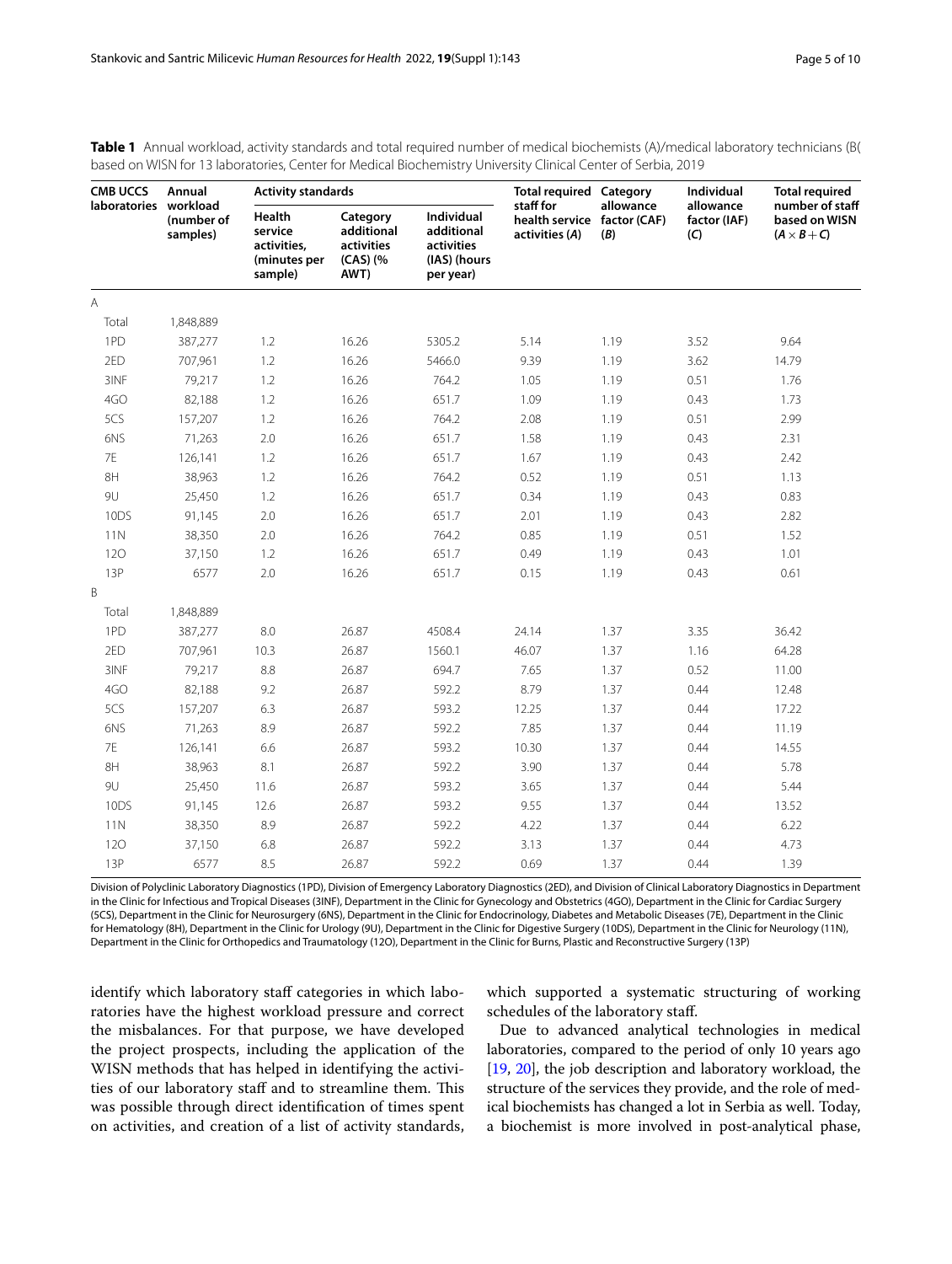<span id="page-5-0"></span>

| ١                                               |
|-------------------------------------------------|
| Į                                               |
|                                                 |
| うりこり                                            |
| l                                               |
| į<br>$\overline{\phantom{a}}$                   |
| $\ddotsc$<br>;<br>;<br>j<br>$\ddot{\cdot}$<br>l |
| $\overline{a}$                                  |
| I<br>۱                                          |
| )<br>)<br>)<br>)                                |
| 5)                                              |
|                                                 |
|                                                 |
| ニソニリノ ゔリミ<br>١<br>l                             |
| $\mathbf{r}$<br>I<br>3<br>י<br>י                |
| j<br>$\overline{ }$<br>$\frac{1}{2}$            |
|                                                 |
| j<br>Ì<br>į<br>$\overline{)}$<br>I              |
| )<br>)<br>)                                     |
| $\frac{1}{2}$<br>$\frac{1}{1}$<br> <br>         |
| $\frac{1}{2}$<br>I                              |
| mates G.                                        |
|                                                 |
| I                                               |
|                                                 |
| ׇ֚֬֘                                            |
| ١                                               |
| ı<br>י<br>נ                                     |

| CMB UCCS             |                                   |                                    | Staff category: FTE Medical biochemists, |                        |                        |                      | Staff category: FTE Laboratory technicians, n |                                    |                                |                      |                       |                      |
|----------------------|-----------------------------------|------------------------------------|------------------------------------------|------------------------|------------------------|----------------------|-----------------------------------------------|------------------------------------|--------------------------------|----------------------|-----------------------|----------------------|
| laboratories         | Actual<br>staffs<br>$\widehat{E}$ | staff $(2)$<br>based<br><b>MSM</b> | difference<br><b>MSN</b><br>$(1 - 2)$    | Workforce<br>problem   | WISN<br>ratio<br>(1/2) | Workload<br>pressure | Actual staffs (1)                             | staff $(2)$<br>based<br><b>MSM</b> | difference<br>WSN<br>$(1 - 2)$ | Workforce<br>problem | WSN<br>ratio<br>(1/2) | Workload<br>pressure |
| <u>Tal</u>           | Ş                                 | ₩                                  | $\infty$                                 | Misbalance             |                        |                      | 80                                            | 203                                | 26<br>$\overline{1}$           | Misbalance           |                       |                      |
| PD                   | Ō                                 |                                    | $\overline{\phantom{a}}$                 | Shortage               | 0.9                    | Moderate             | 33                                            | 36                                 | $\overline{\phantom{a}}$       | Shortage             | $\overline{0}$        | Moderate             |
| 2ED                  | S                                 |                                    |                                          | Balance                | $\supseteq$            | Normal               | 59                                            | 34                                 |                                | Balance              | $\supseteq$           | Normal               |
|                      |                                   |                                    |                                          | Balance                | $\supseteq$            | Normal               |                                               |                                    |                                | Surplus              |                       | $\leq$               |
| Q<br>Q               |                                   |                                    |                                          | Balance                | $\supseteq$            | Normal               |                                               |                                    | $\overline{1}$                 | Shortage             | $\frac{8}{2}$         | Moderate             |
| 5CS                  |                                   |                                    | $\overline{1}$                           | $\mathbb Q$<br>Shortag | $\overline{0}$         | Moderate             |                                               |                                    | $\overline{1}$                 | Shortage             | $\frac{8}{2}$         | Moderate             |
| 6NS                  |                                   |                                    |                                          | Φ<br>Shortag           |                        | High                 |                                               |                                    | $\overline{1}$                 | Shortage             | $\frac{8}{2}$         | Moderate             |
|                      |                                   |                                    |                                          | Φ<br>Shortag           |                        | High                 |                                               |                                    | $\frac{4}{1}$                  | Shortage             | $\overline{C}$        | Moderate             |
| $\overline{8}$       |                                   |                                    |                                          | Balance                | $\supseteq$            | $\geq$               |                                               |                                    |                                | Balance              | $\supseteq$           | Normal               |
|                      |                                   |                                    |                                          | Balance                |                        | Normal               |                                               |                                    | $\overline{\phantom{a}}$       | Shortage             | $\frac{8}{2}$         | Moderate             |
|                      |                                   |                                    | Ī                                        | U<br>Shortage          |                        | High                 |                                               |                                    | $\infty$<br>Ī                  | Shortage             | $\overline{0}$        | High                 |
| $\frac{z}{11}$       |                                   |                                    |                                          | Balance                |                        | Normal               |                                               |                                    |                                | Shortage             | $\overline{0}$ .5     | High                 |
| $\overline{20}$      |                                   |                                    |                                          | Balance                | $\supseteq$            | Normal               |                                               |                                    | $\overline{1}$                 | Shortage             | $\frac{8}{2}$         | Moderate             |
| $\frac{p}{\sqrt{2}}$ |                                   |                                    |                                          | Balance                | $\supseteq$            | Normal               |                                               |                                    |                                | Balance              | $\frac{1}{2}$         | Normal               |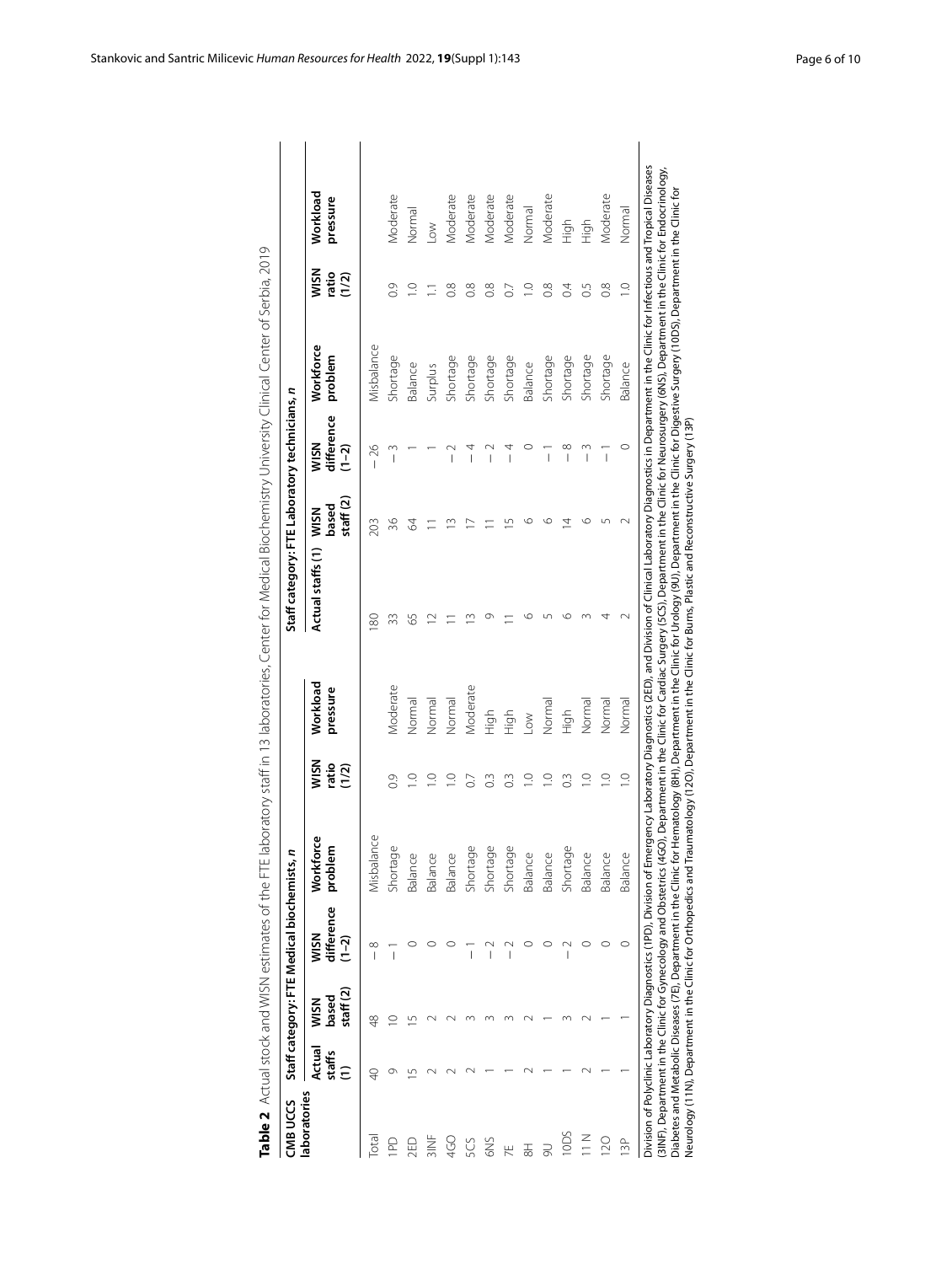including verifcation of laboratory results and release of the laboratory test report and communication with a physician/clinical department (unexpected test results, need for new sampling, reflex testing per sample, etc.) [[21](#page-9-3), [22](#page-9-4)]. Medical laboratory technicians are mainly involved in preanalytical, analytical and partly in post-analytical phase of laboratory process, which is in line with the job descriptions of the Serbian laboratory workforce [[8,](#page-8-7) [9\]](#page-8-8).

The laboratory health sector of Serbia has over the years dealt with inadequate numbers and unbalanced skill-mix of the required laboratory workers as well as ill distribution. It was partly due to understaffing in some facilities and overstaffing in the others. Since 2014, only selective employment in the public sector, including health care, has been allowed, while the number of job posts is limited. However, even when the Ministry of Health of the Republic of Serbia approves new employments of medical laboratory technicians, an insufficient number of candidates apply for vacancies. The main reasons for unfilled vacancies and severe difficulties in recruitment efforts could be found in the work complexities, increased automation, and queries for higher salaries for the job of laboratory personnel.

The 2019, a job satisfaction survey  $[23]$  $[23]$  $[23]$  showed that 71.8% of CMB UCCS staff was dissatisfied with the salary and 42.3% with their performance evaluation, and 38.7% face work pressure, while 86.6% were satisfed with work equipment, 82.7% with cooperation with colleagues and 75.8% with superiors, and 77.5% with opportunities for further development/education.

Based on the WHO/WISN method for the 2019 workload, the study proposes new staffing norms in the highly automated medical biochemical laboratories at the tertiary health care level. Our results indicate that maintaining the quality of laboratory work and timely availability of their services with the current stafng is challenged. To balance the staffing to the present workload, these laboratories need an additional 8 FTE analysts and 26 FTE technicians. It is evident that in all organizational units, without laboratory information system and total laboratory automation, medical biochemists and medical laboratory technicians spend much more time on health service activities. However, the introduction of innovations in laboratory diagnostic feld could concur with prolonged working time, stress, fatigue, resistance and absenteeism of an already overworked staf, and compromise quality of outcomes. Together with the redeployment of staff or workload to achieve WISN ratio balance, laboratory managers should effectively communicate WISN to gain staff motivation for workforce equity and should promote WISN benefits for CMB UCCS efficiency and quality as well as encourage staff role in upgrading/ maintaining competencies.

This study is the first in Serbia that used the WISN to illustrate laboratory process organization, create a list of health services, support categorical and additional individual activities together with time necessary for their execution, and to develop staffing norms for medical biochemists and medical laboratory technicians in highly automated tertiary level health care laboratories. It provides evidence that could support the fact that the stafng norms cannot be equated for laboratories at the primary, secondary, and tertiary levels of health care, which have diferent workload, diferent levels of automation of the laboratory processes or without total automation, as well as with or without laboratory information system.

Laboratory staff shortage, aged pool of the personnel, and the demographic time bomb of looming retirements can only make the situation worse. The impact of inadequate laboratory staf becomes apparent when a delayed diagnosis or error occurs reducing the quality and optimal care of the patient  $[24–26]$  $[24–26]$  $[24–26]$  $[24–26]$ . The essential question of management is how to keep well-functioning and efficient medical laboratory organization capable of responding to workload and all challenges, especially to have cohesive and effective laboratory staff  $[27]$  $[27]$  $[27]$ . Therefore, the application of WISN analysis in CMB UCCS is particularly important for maintaining and improving the quality of health services and to improve patient safety and patient, physician, and employee satisfaction. On one hand, medical laboratories are under high pressure due to an increased number of patients, expanding test menus and increasing pressure to embrace the accelerated technological advancement such as an installation of total automation solutions and improvements in informatics accompanied by trainings and intensive additional activities. On the other hand, they are facing economic pressure to reduce costs, shortening turnaround time, and improve patient safety.

The study has both short-term and long-term recommendations. Based on the present study, in 2020, we have reorganized the work including the following:

- The relocation of a few laboratory workers from low to high workload laboratory unit;
- The shift of some current additional activities to other staf;
- Finishing the digital connection of laboratories to hospital information system;
- Hiring the additional workers on temporary base, and
- Recruiting more medical biochemists/laboratory technicians on mandatory internship.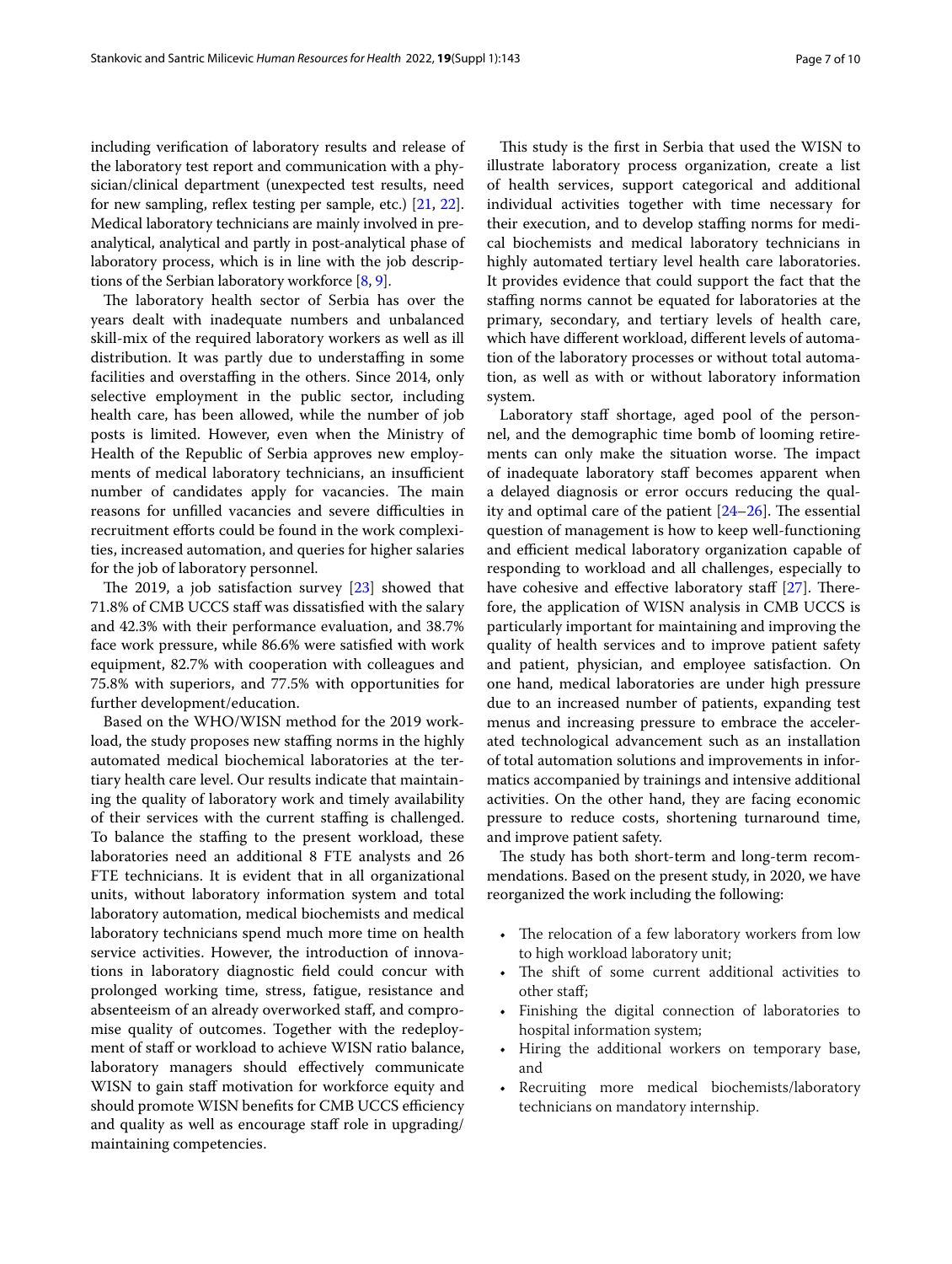However, due to the COVID-19 pandemic, a new laboratory department of UCCS is established in the newly built hospital for patients with COVID-19 near Belgrade, where the new laboratory staff was redirected, instead of employment in vacant positions in CMB UCCS.

In the long-run, this study recommendation is oriented toward policy and includes:

- Defining positions for separate staff category for administrative/support activities in laboratories;
- Improving laboratory staff education policy;
- Increase the number of residency training programs and positions especially at high-level laboratories;
- Revision of work-based staffing models to ensure adequate staff numbers and skills employed/maintained at the right time and place, and
- Development of strategies to recruit adequate numbers of laboratory staf.

Also, continuing with further application of the newest technology, total laboratory automation of our lab and application of diferent informatics solution (analyser management system, inventory management system, etc.) will ease workforce shortages, decrease the working time for some support and additional activities and enable delivery of greater overall productivity with their existing resources.

Adoption of fexible health workforce planning, and recruitment policy based on local patient load and diseases burden plausible future scenarios is highly desirable. More success is expected in workforce policy-making for CMB if these recommendations are in parallel with an integration of multi-site laboratories into one totally automate and fully digitalized laboratory facility. This 2019 study is a baseline study of the impact of the COVID-19 pandemic on the laboratory work during 2020 and 2021. It provides evidence to the Ministry of Health of the Republic of Serbia and UCCS Management's for the reorganization of the UCCS laboratory service in 2021.

The adoption and application of the WHO/WISN methodology should be viewed as a vital tool in improving strategic health workforce planning and management in laboratory settings as well. In a broader context, the national health system can beneft from the use of the WHO/WISN method, not only in estimating the optimal number of laboratory staff and precisely defining the workload components, but also in revising of the staffing norms, improving stafng equity and productivity across the types of facilities, and estimating workforce requirements for new cadres in the near future.

## **Limitations**

A few limitations of our study need to be highlighted. Firstly, our survey has covered only the year 2019, and it is possible that attrition trends may vary over the years. Given that at the time of this study there was no digitized database of laboratory staf's personnel information, data about annual leaves, sick leaves and other leaves were available only in paper form, and the process of obtaining this data was slow. However, to reduce the possible biases we have overviewed AWT and workload data for the years 2017, and 2018 as well. Also, the accuracy of this study's results is causally linked to the accuracy of the service statistics of CMB. Although we applied the triangulation method to provide valid WISN estimates (the review of laboratory records, the interviews with key laboratory personnel and the observation of laboratory processes and time measurements of laboratory activities), the results of this study cannot be generalized to other laboratories of diferent healthcare levels (primary, secondary) with diferent quantity of workload, diferent level of automation and IT. Medical laboratory staffing plans require periodic revision because of changes in the volume, technology and nature of the activities. Running the WISN assessment every 2 years can assist in evaluation of management efforts.

# **Conclusion**

This study demonstrated the implementation process of the WISN methodology and its usefulness for estimating real staff requirements and activity standards in the high-volume clinical laboratories and translates workload into medical biochemists/laboratory technicians FTEs. It showed critical shortages and inequalities in the distribution of workforce among laboratories. The WISN method can aid the healthcare policymakers to prioritize the recruitment of certain laboratory professionals, optimize utilization of the existing workforce, reallocate them based on the existing workload, develop normative guideline in the feld of clinical laboratory diagnostics and deliver quality services.

#### **Abbreviations**

AWT: Available working time; CAF: Category allowance factor; CAS: Category allowance standards; CMB UCCS: Center for Medical Biochemistry of the University Clinical Centre of Serbia; CMB: Center for Medical Biochemistry; COVID-19: Coronavirus disease 2019; FTEs: Full-time equivalents; IAF: Individual allowance factor; IAS: Individual allowance standards; ISO: International Organization for Standardization; UCCS: University Clinical Centre of Serbia; WHO: World Health Organization; WISN: Workload Indicators of Stafng Need.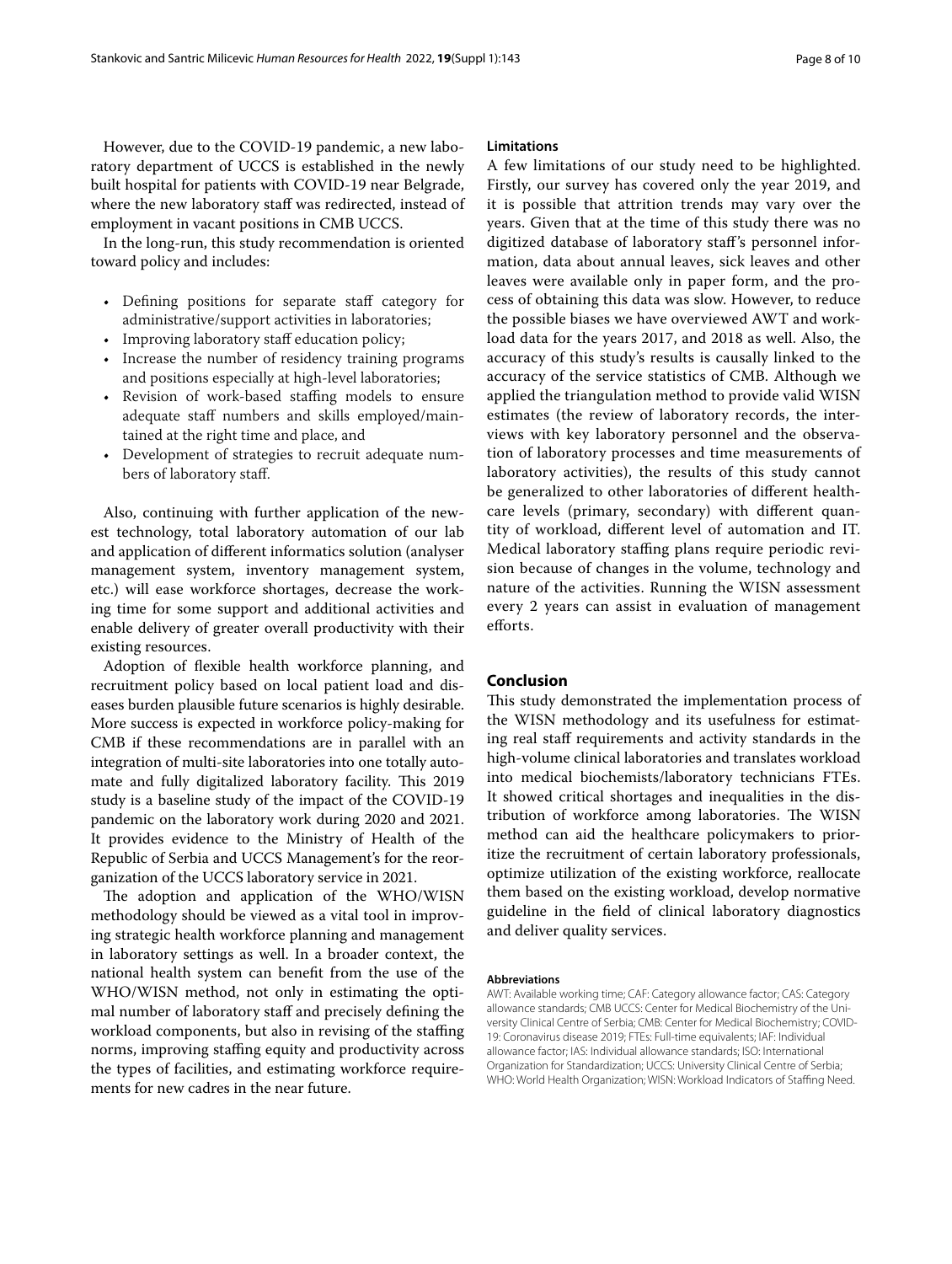# **Supplementary Information**

The online version contains supplementary material available at [https://doi.](https://doi.org/10.1186/s12960-021-00686-w) [org/10.1186/s12960-021-00686-w.](https://doi.org/10.1186/s12960-021-00686-w)

<span id="page-8-15"></span><span id="page-8-14"></span>**Additional fle 1: Figure S1.** Organisational structure of Center for Medical Biochemistry University Clinical Center of Serbia.

<span id="page-8-16"></span>**Additional fle 2.** WISN steps.

**Additional fle 3: Figure S2.** Flowcharts of laboratory activities.

**Additional fle 4.** Category and individual allowance standards for medical biochemists/medical laboratory technicians, Center for Medical Biochemistry University Clinical Center of Serbia, 2019.

#### **Acknowledgements**

The authors thank the management and staff of the University Clinical Centre of Serbia and Center for Medical Biochemistry for their participation in the interview. We kindly acknowledge reviewers for their valuable comments. The authors highly appreciate the Health Workforce department within World Health Organization (WHO) for the sponsored Article Processing Charge for the *Human Resources for Health* supplement issue.

#### **About this supplement**

This article has been published as part of Human Resources for Health Volume 19, Supplement 1 2021: Countries' experiences on implementing WISN methodology for health workforce planning and estimation. The full contents of the supplement are available at [https://human-resources-health.biomedcentral.](https://human-resources-health.biomedcentral.com/articles/supplements/volume-19-supplement-1) [com/articles/supplements/volume-19-supplement-1](https://human-resources-health.biomedcentral.com/articles/supplements/volume-19-supplement-1).

#### **Authors' contributions**

SS designed the study, spearheaded the data collection and conducted data analysis, carried out a literature review and wrote the initial draft of the study report. MSM designed the study, provided overall technical guidance in the conceptualization and design of the study and report writing. All authors read and approved the fnal manuscript.

#### **Authors' information**

SS is Director of Center for Medical Biochemistry, University Clinical Center of Serbia, Belgrade, Serbia; Assist. Professor at the Faculty of Medical Sciences University of Kragujevac, Serbia; Master of Health Management, Ph.D. in Clinical Chemistry and Ph.D. student in Public Health.

MSM is Professor at the Faculty of Medicine University of Belgrade, Institute of Social Medicine; Coordinator of Human Resources for Health Course at Master Studies in Health Management, Co-Coordinator of Health Management Course at Master Studies in Public Health.

#### **Funding**

Health Workforce department within World Health Organization (WHO) has sponsored the Article Processing Charge for the *Human Resources for Health*  supplement issue.

#### **Availability of data and materials**

All data generated or analysed during this study are included in this published article and its additional information fles.

#### **Declarations**

#### **Ethics approval and consent to participate**

The study was approved by the Ethical Board of Clinical Centre of Serbia (Permission No: 692/10 from May 17, 2018). Informed consent was taken from all employees who participated in the interview with strict respect for privacy and confdentiality.

## **Consent for publication**

Not applicable.

#### **Competing interests**

The authors declare that they have no competing interests.

#### **Author details**

<sup>1</sup> Center for Medical Biochemistry, University Clinical Center of Serbia, Visegradska 26, 11000 Belgrade, Serbia. <sup>2</sup> Faculty of Medical Sciences, University of Kragujevac, Svetozara Markovica 69, 34000 Kragujevac, Serbia. <sup>3</sup>Institute of Social Medicine, Faculty of Medicine, University of Belgrade, Dr Subotica 15, 11000 Belgrade, Serbia.

<span id="page-8-17"></span>Received: 3 November 2021 Accepted: 4 November 2021 Published: 28 January 2022

#### **References**

- <span id="page-8-0"></span>1. Sikaris KA. Enhancing the clinical value of medical laboratory testing. Clin Biochem Rev. 2017;38(3):107–14.
- <span id="page-8-1"></span>2. WHO Global Health Workforce Statistics Database. [https://apps.who.int/](https://apps.who.int/gho/data/node.main.HWFGRP_00120?lang=en) [gho/data/node.main.HWFGRP\\_00120?lang](https://apps.who.int/gho/data/node.main.HWFGRP_00120?lang=en)=en. Accessed 6th Oct 2020.
- <span id="page-8-2"></span>Health Resources & Services Administrations (HRSA). The clinical laboratory workforce: the changing picture of supply, demand, education, and practice. San Francisco: HRSA. 2005. [https://healthforce.ucsf.edu/sites/](https://healthforce.ucsf.edu/sites/healthforce.ucsf.edu/files/publication-pdf/clinicallab.pdf) [healthforce.ucsf.edu/fles/publication-pdf/clinicallab.pdf](https://healthforce.ucsf.edu/sites/healthforce.ucsf.edu/files/publication-pdf/clinicallab.pdf). Accessed 20 Nov 2020.
- <span id="page-8-3"></span>4. Raebel MA, Quintana LM, Schroeder EB, Shetterly SM, Pieper LE, Epner PL, Bechtel LK, Smith DH, Sterrett AT, Chorny JA, Lubin IM. Identifying preanalytic and postanalytic laboratory quality gaps using a data warehouse and structured multidisciplinary process. Arch Pathol Lab Med. 2019;143(4):518–24.
- <span id="page-8-4"></span>Raebel MA, Shetterly SM, Bhardwaja B, Sterrett AT, Schroeder EB, Chorny J, Hagen TP, Silverman DJ, Astles R, Lubin IM. Technology-enabled outreach to patients taking high-risk medications reduces a quality gap in completion of clinical laboratory testing. Popul Health Manag. 2020;23(1):3–11.
- <span id="page-8-5"></span>6. St JA. The pursuit of value in laboratory medicine—progress and challenges. Clin Biochem Rev. 2020;41(1):3–11.
- <span id="page-8-6"></span>7. Bennett A, Garcia E, Schulze M, Bailey M, Doyle K, Finn W, Glenn D, Holladay EB, Jacobs J, Kroft S, Patterson S, Petersen J, Tanabe P, Zaleski S. Building a laboratory workforce to meet the future: ASCP Task Force on the Laboratory Professionals Workforce. Am J Clin Pathol. 2014;141(2):154–67.
- <span id="page-8-7"></span>8. Republic of Serbia. Rulebook on conditions for performing health activities in healthcare institutions and other forms of health services. Off. Gazette RS 43/2006, 112/2009, 50/2010, 79/2011, 10/ 2012, 119/2012, 22/2013, 16/2018.
- <span id="page-8-8"></span>9. Republic of Serbia. Ordinance on the conditions and manner of the internal organization of health care institutions, number: 110-00-106/2006-02.
- <span id="page-8-9"></span>10. World Health Organization. Workload indicators of staffing need. User's manual. Geneva: World Health Organisation; 2010.
- <span id="page-8-10"></span>11. Doosty F, Maleki MR, Yarmohammadian MH. An investigation on workload indicator of staffing need: a scoping review. J Educ Health Promot. 2019;8:22.
- 12. Wundavalli L, Kumar P, Dutta S. Workload Indicators of Staffing Need as a tool to determine nurse staffing for a high volume academic Emergency Department: an observational study. Int Emerg Nurs. 2019;46:100780.
- <span id="page-8-11"></span>13. Gialama F, Saridi M, Prezerakos P, Pollalis Y, Contiades X, Souliotis K. The implementation process of the Workload Indicators Staffing Need (WISN) method by WHO in determining midwifery staff requirements in Greek Hospitals. Eur J Midwifery. 2019;3(January):1.
- <span id="page-8-12"></span>14. Pandey AA, Chandel S. Human resource assessment of a district hospital applying WISN method: role of laboratory technicians. Int J Med Public Health. 2013;3:267–70.
- 15. Napirah RM, Sulistiani AO. Analysis of the optimal number of staf needed using Workload Indicator of Stafng Needed (WISN) method in Laboratory Unit of Public Hospital Anutapura Palu. Public Health Indones. 2015;1:1–8.
- 16. Musau P, Nyongesa P, Shikhule A, Birech E, Kirui D, Njenga M, Mbiti D, Bett A, Lagat L, Kiilu K. Workload Indicators of Staffing Need method in determining optimal staffing levels at Moi Teaching and Referral Hospital. East Afr Med J. 2008;85(5):232–9.
- <span id="page-8-13"></span>17. Kiwanuka SN, Namuhani N, Akulume M, Kalyesubula S, Bazeyo W, Kisakye AN. Uganda's laboratory human resource in the era of global health initiatives: experiences, constraints and opportunities-an assessment of 100 facilities. Hum Resour Health. 2020;18(1):13.